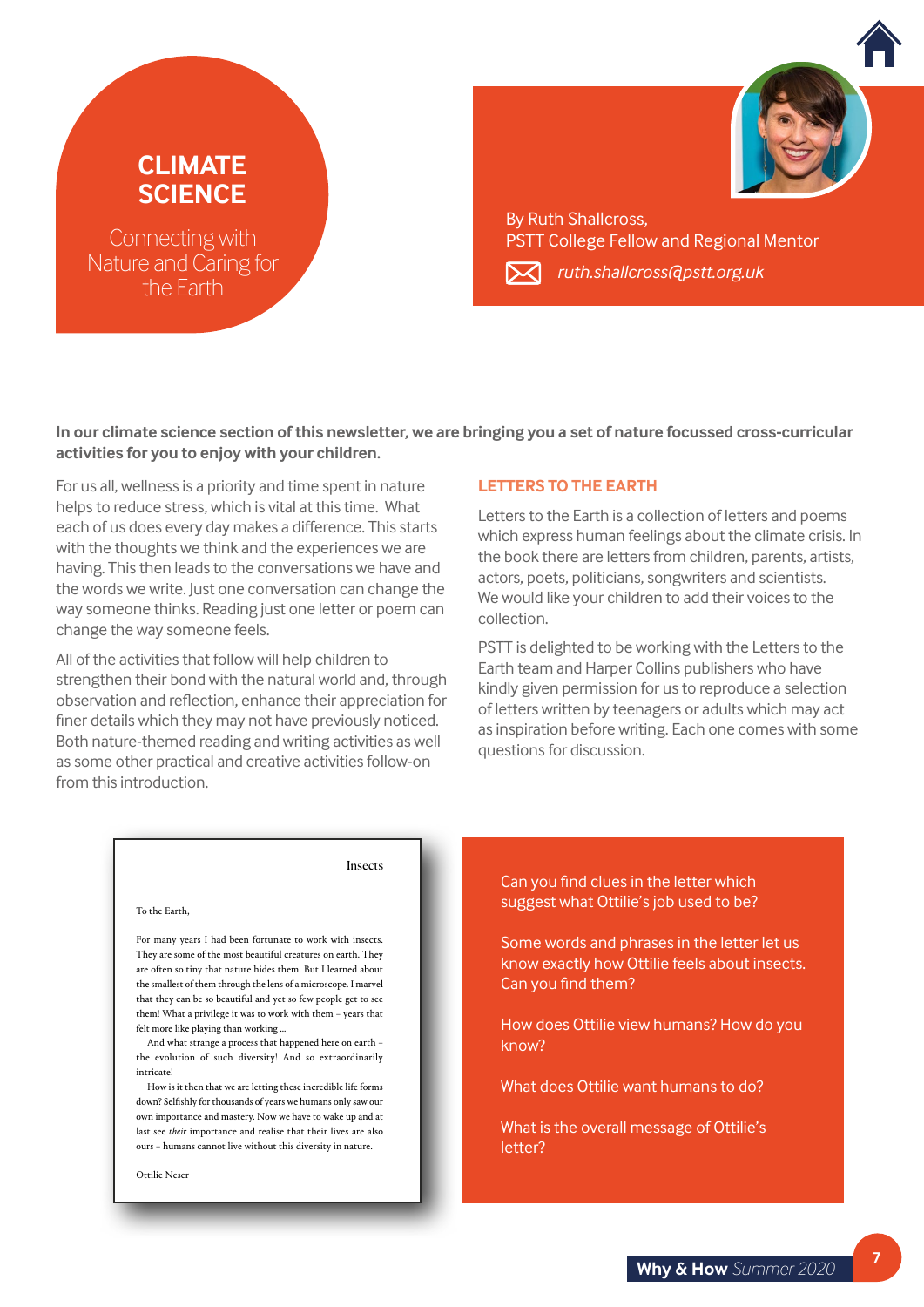



#### Children around the world have responded to the invitation to write a letter to the Earth. Here are some of the **letters that were received:**



Dear Animals

Dear Animals, The world use to be a safe place for you. I am sorry we have ruined that.

Elliotte Mitchell, 12

Earth

The earth's name is unique. We need to keep it.

- **E** = Energetic
- **A** = Amazing **R** = Respectful
- **T** = Trusty
- 
- **H** = Happy

The letters of the EARTH are what keeps us alive, without it we will be extinct. Please forgive us for our mistakes.

It's up to us to support the earth.

Emily Trenouth-Wood, <sup>11</sup>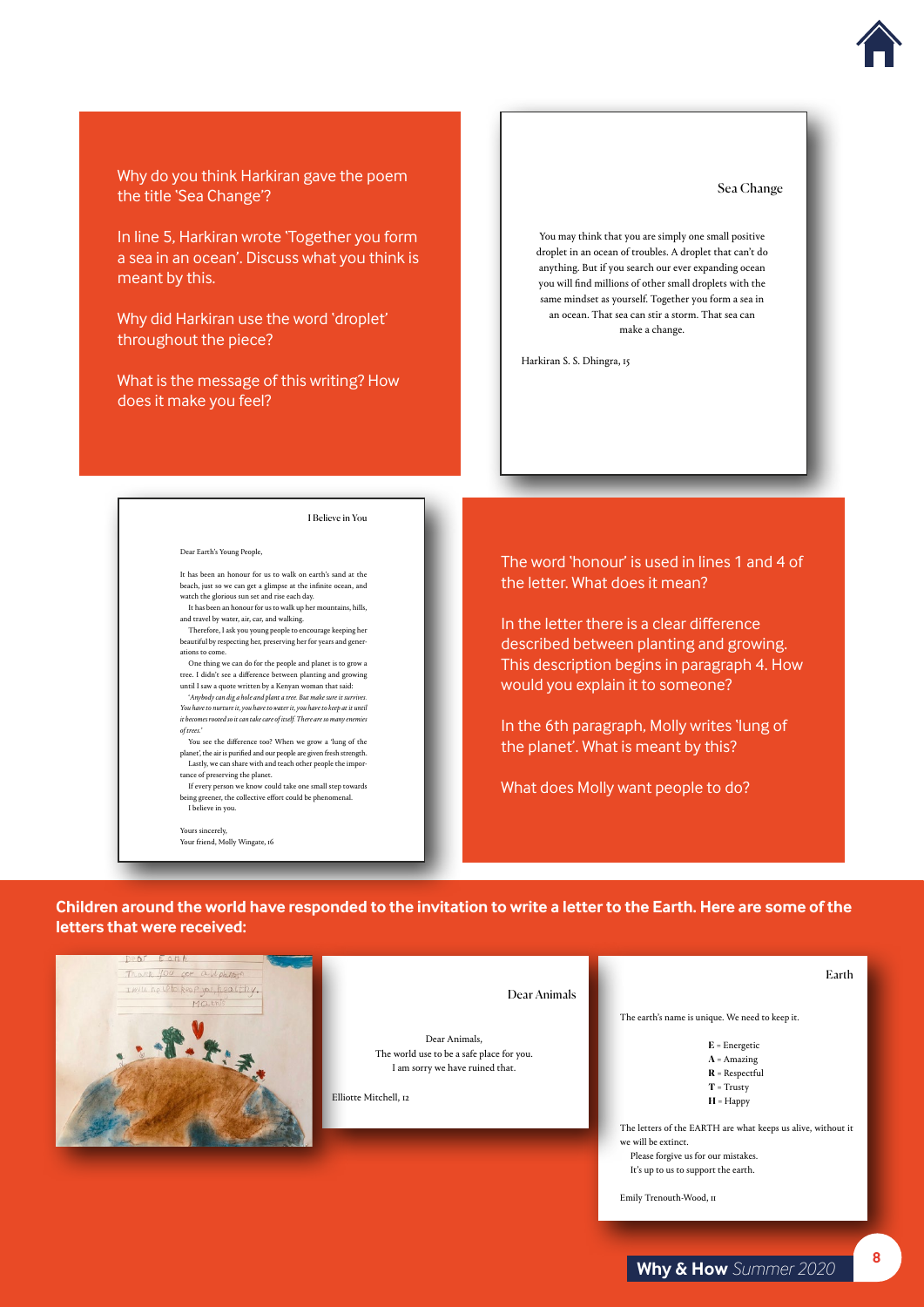What have no done to the Planet?

I don't know about you, but this is how I feel about. Mothey nature we have become Mother No none comme The Planet is dying. Mothev Nature is Crying Out for help. We need to Start Working together. you may think the planet .<br>IS noe-cryling buble IS Mother Macure is inside of us, Sheis all around us. She madeus be alive. For if She Were not alive, We Would hot Live. We must thank her every day

> Tabitha Ravula  $Age = 7\%$

#### Why Should We Care?

My dad said that we should worry about our own life, not the rest of the world.

It won't affect us.

But I disagree with that because in the year 2050 the world will be completely different, in a bad way.

Between 10,000 and 100,000 species are becoming extinct each year so I *will* worry about the world now.

Haydon Bushell, 12

To the people who think that there's no point in trying, to the people who think that because we have done this we deserve to suffer the consequences. There's no point in giving up! In the past we have decided to turn away from mother nature's screams but not today! We will not let the earth we live on be destroyed so easily, we will try hard to save it from the very threat we created and see the world for its glory and its beauty. Don't be the person who is standing back watching other

Everything

people as they do the work. Join the fight to save our world. If you don't then everything

that we love about the world will slowly disappear.

Ollie Barnes, 12

#### Letters.indd 72 etters **WOULD YOUR CHILDREN LIKE TO ADD TO THE**  .indd 18/09/2019 12:06 8/09/2019 **COLLECTION?**

#### *Before writing*

To prepare for writing, it would be great to spend some time connecting with nature. This could be by gazing at the sky, taking a walk or carrying out one of the nature activities on the next pages.

To support planning, you could ask your child to think about:

- $\blacksquare$  How does nature makes you feel?
- $\blacksquare$  What is special to you about the natural world?
- What are your favourite sounds, smells, sights or tastes?
- Which textures do you like?
- What would you like to express?
- $\blacksquare$  How do you feel about the climate crisis?
- Is there something you would like people to do or stop doing?

The next stage is planning. At this point it is useful to make some notes of words that spring to mind. These could be words detailing what has been seen, feelings, hopes or a call to action for humanity.

Useful planning prompts are:

- $\blacksquare$  How would you like to express your relationship with nature and the Earth?
- Would you like to write about your love for nature and the beauty that you see around you?
- $\blacksquare$  Perhaps there is a particular animal, plant or natural phenomenon, like rainbows, that brings you deep joy.
- Would you like to write about love, loss, anger, hope or action?
- important to you today. The same of the same of the same of the same of the same of the same of the same of the  $\blacksquare$  Take some time to consider what feels most

i could be by gazing at  $\hskip1cm$  Whatever your child wants to write about is welcome. Then it is time to write a letter to the Earth. This could be a letter, poem, song, postcard or a picture. The letter could be written to the Earth or from the Earth, to future or past generations, to adults who have the power to make important decisions, to ordinary people or to other species (animals or plants). It could be written as a human or perhaps from the point of view of a bee, bird, beech tree or another species. Other ideas are also very welcome. Encourage your child to be creative and express themselves and to remember, that their words can make a difference.

> **[Please send your letters to PSTT by using the form on](https://pstt.org.uk/what-we-do/why-how-newsletter/Letters-to-the-Earth)  [our website. Click here for more information.](https://pstt.org.uk/what-we-do/why-how-newsletter/Letters-to-the-Earth)**

| Letters<br>ĪО<br>the                                                         | Letters reprinted by kind permission<br>of William Collins, an imprint of Harper<br>Collins Publishers, London.<br>© ((Anna Hope, Jo McInnes, Kay<br>Michael, Eds.) (2019)<br>Letters to the Earth represents an |
|------------------------------------------------------------------------------|------------------------------------------------------------------------------------------------------------------------------------------------------------------------------------------------------------------|
| Earth<br><b>Writing to a Planet in Crisis</b><br>Introduced by Emma Thompson | on-going campaign in response to the<br>climate and ecological emergency<br>that you can be part of at www.<br>letterstotheearth.com                                                                             |

#### **<sup>9</sup> Why & How** *Summer 2020*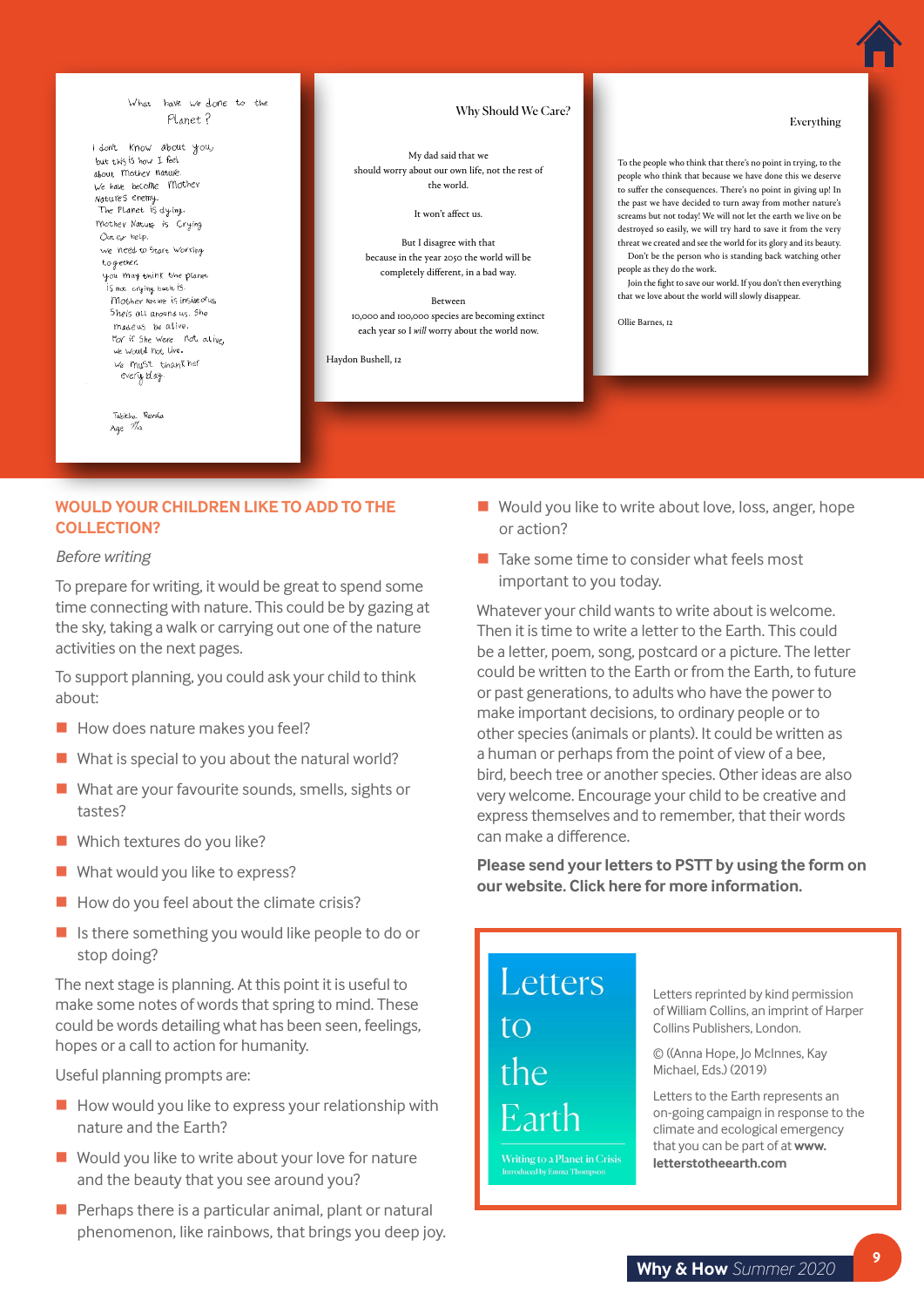

**If you are a parent or carer at home with your child, or a teacher in school**, this series of nature-focused activities will support children to build a relationship with nature. Spending time outdoors and connecting with the natural world is a vital aspect of children wanting to care for it. By experiencing and talking about nature together, you can help your child or children to understand the importance and effects of nature in their lives.

### **NATURE WALK**

Take your children on a nature walk. This can be done either in an urban or a rural setting. The focus is on noticing the nature that you see or experience whilst out walking. This could be plants pushing up between paving slabs, birds you hear singing or trees you walk past. If there is a park or other large green space to visit, take time to enjoy that together.



#### *You could:*

- Discover a favourite local tree and take a photo of it each week to observe how it changes over time.
- $\blacksquare$  Find an item that interests you (e.g. a pine cone, pebble, fallen leaf or twig) and pick it up to take home with you as a memento of your walk. Make sure your child does not pick any live plants.
- Create a journey stick (**click here for more [information](http://outdoorclassroomday.com/resource/journey-sticks/)**)

#### *Question prompts:*

- What do you see/hear/smell?
- Can you describe it in detail? Can you tell me more?
- What do you see if you look more carefully? Do you notice any new details?
- $\blacksquare$  Does it remind you of anything else you have seen before?
- $\blacksquare$  What else would you like to know about it?
- $\blacksquare$  How does it make you feel?

### **NATURE OBSERVATION DRAWING**

Take time to observe nature closely by sketching. This can be done at home with an item that you have brought home from a walk or with a natural specimen that you have around your home e.g. a feather, shell, stone, twig. Spend some time looking very carefully at your chosen specimen. Take time to notice the details of the colour, textures, shape and shades of the specimen. As you sketch, pay attention to the details you are drawing but don't worry too much if your drawing doesn't look exactly like your item.

You may also be interested in entering the **Nancy Rothwell specimen drawing competition** - please see **LINKS** section at the end of this article on page 11.